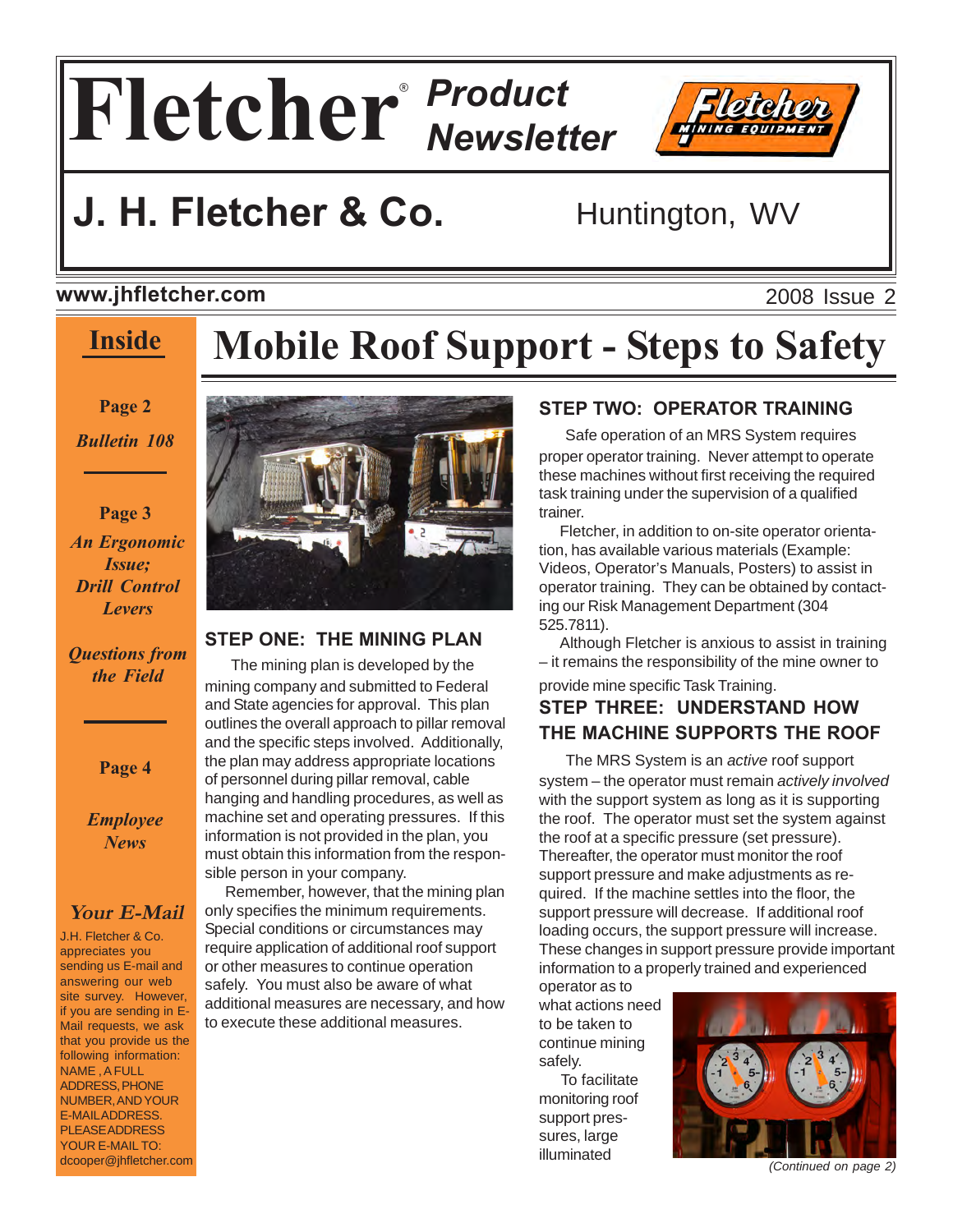### *(Continued from page 1)*

pressure gauges are provided on all units. Additionally, a *LOAD MONITORING SYSTEM* is available. This system consists of a pressure sensor, multicolored light tower, strobe light and an electronic controller. The light tower contains three lights; green, amber and red which illuminate when pre-selected pressure levels in the roof support



cylinders are reached. The pressure selected to set the MRS against the mine roof (set pressure)

will cause the green light to come on when achieved. When the pressure changes from one pre-set level to another, a strobe light flashes for five seconds, to call attention to the change in pressure. If the pressure reaches the maximum set value, the red light will be illuminated and the strobe will flash continuously.

 We have recently updated the *MRS Operator's Manual* to provide additional safety information. To obtain a free copy of the updated manual, contact our Risk Management Department (304. 525. 7811).

# **MinExpo 2008**

 Thank you to all who stopped by the J. H. Fletcher & Co. booth at this years MinExpo to talk and take a look at what we have to offer to the industry today and what we are working on for the future.

 Be sure to check out the next issue of the Fletcher Product Newsletter for pictures and an article about this years Expo.



# **Bulletin 108**

 J.H. Fletcher & Co. previously sent an important safety notice, Information Bulletin 105. The bulletin stated that Fletcher had received information that a problem may exist with the tram control valve that may cause a machine to continue traveling forward/reverse when the operator released the lever. At the time the bulletin was issued the origin and factors contributing to the occurrence of this problem were still under investigation.

 This phenomenon may occur when tramming the machine. If the tram levers are released, one of the levers may not automatically return to center or neutral position. The machine may then

continue to move or pivot without any intentional activation of a tram lever by the operator. If a sticking lever occurs, immediately release the tram enable pedal and hit the emergency stop switch located in the tram deck. Contact Fletcher immediately to receive a replacement valve.



 The continued use of a machine with tram control levers that are sticking could result in serious injury or death to personnel.

 Since this bulletin was issued, Fletcher has been notified that five incidents of this type have occurred. None of the incidents before or since the previous bulletin have resulted in injury. Fletcher's investigation and analysis concluded that this phenomenon is caused by an incorrect tolerance between the spool and valve bore. We request that you report every occurrence of this phenomenon so that appropriate remedial action can be taken. Our field personnel continue to inquire about the frequency that this phenomenon occurs.

 As additional precautionary action, Fletcher has issued Bulletin #108. This bulletin specifically outlines what will be done. This is a very important bulletin. If you have not received a copy please call us to request a copy, then look for your machines on the list provided.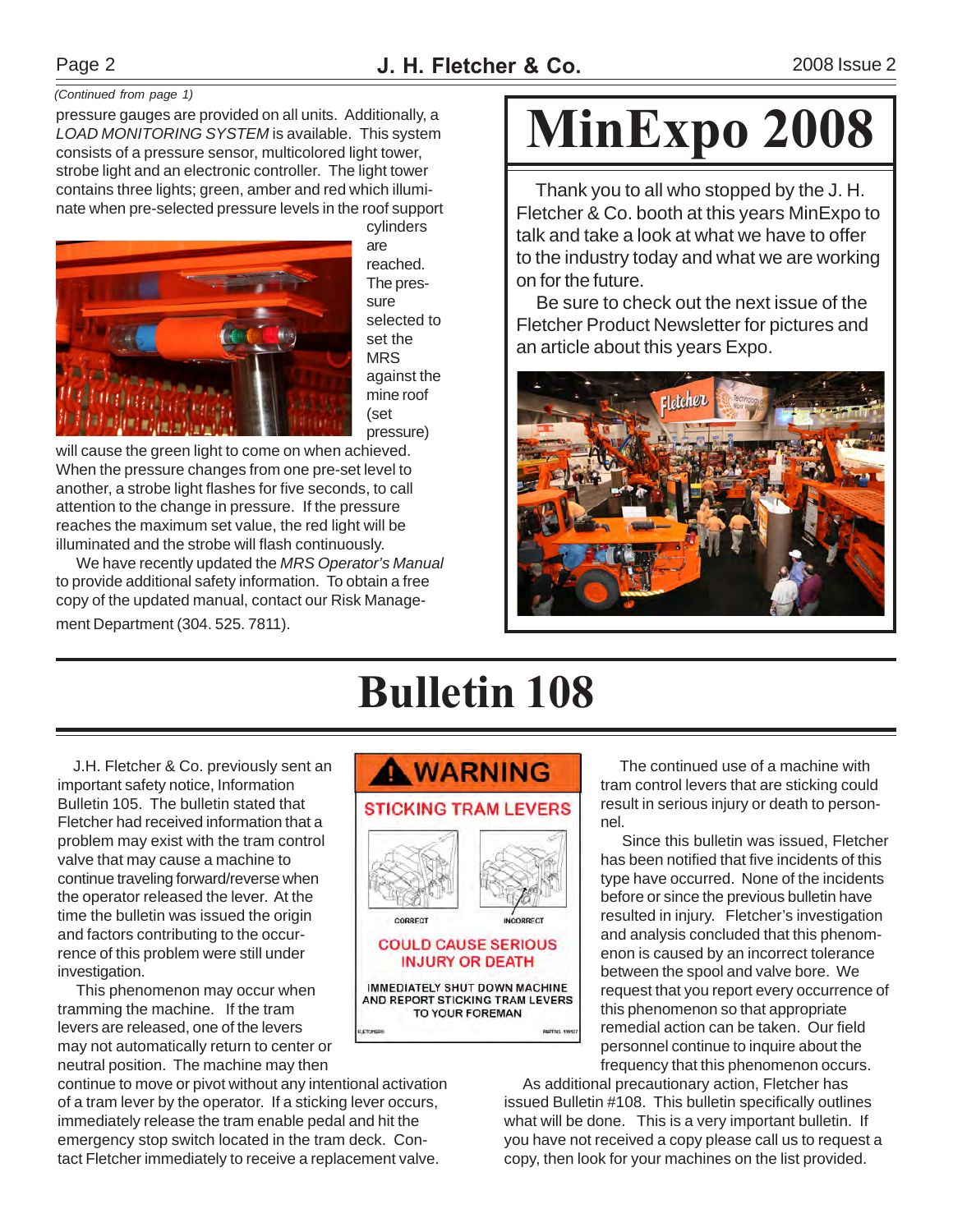# **AN ERGONOMIC ISSUE DRILL CONTROL LEVERS**



 On RRII booms there are adjustment holes to move the driller valve control to a higher operating position. This adjustment places the control levers higher when the coal seam has increased in height. To adjust the valve tray there are blocks welded on the outer boom assembly that the valve mount tray is bolted onto. The bolts, which are of a specific size, strength and length, hold the valve mount tray on. The valve mount tray has a low and high bolting location on the plate. If the machine is placed in the high location, the tray can be raised approximately 5".

 To perform this task, your maintenance personnel must properly block the tray before removing the bolts from the valve mount tray. Once the tray has been moved to the higher or lower location, the bolts must be reinstalled with the same lock washer and hex head cap screws as specified in the parts book. Torque the bolts to 125 lb.ft., to ensure they will not come loose.

 J.H. Fletcher & Co. recommends that anytime this tray is moved, the machine must be restarted according to the operator's manual instructions to ensure all control levers are working properly. Fletcher recommends that these bolts be checked as part of the regular maintenance schedule to ensure they do not come loose. If you have any problems during the reattachment of the product to your bolter, always contact your Fletcher service representative.

 *Note: This procedure should only be done by qualified maintenance personnel*



**Blocks welded to outer boom assembly**



# **ANNOUNCEMENT**

 J. H. Fletcher & Co. will soon be shipping it's first rotary drilling, dual head, low seam roof bolter to an Anthracite mine. In the past, the hardness of anthracite required rotary impact drilling which is noisy and expensive. Fletcher brought the customer in and demonstrated how efficiently a Fletcher bolter could drill using only rotary drilling. Fletcher technology and innovation providing safe, efficient and affordable options for the Anthracite industry.

# **Questions from the Field**

**Q.***Is it OK to install a standard light bulb in a light fixture on a Fletcher Roof Bolter?* A. No. The lighting system was developed to<br> **A.** comply with 30CFR, Section 75.1719.

Changing any component, including the light bulb, voids the approval.





*When should I expect the books for my machine to be delivered?*

The operator's manual is shipped with the

**A.** machine and should be located in the black document holder. Due to the unique nature of each machine, the Parts Books and service manuals are shipped 2 to 3 weeks after the machine and you should receive 4 of each.